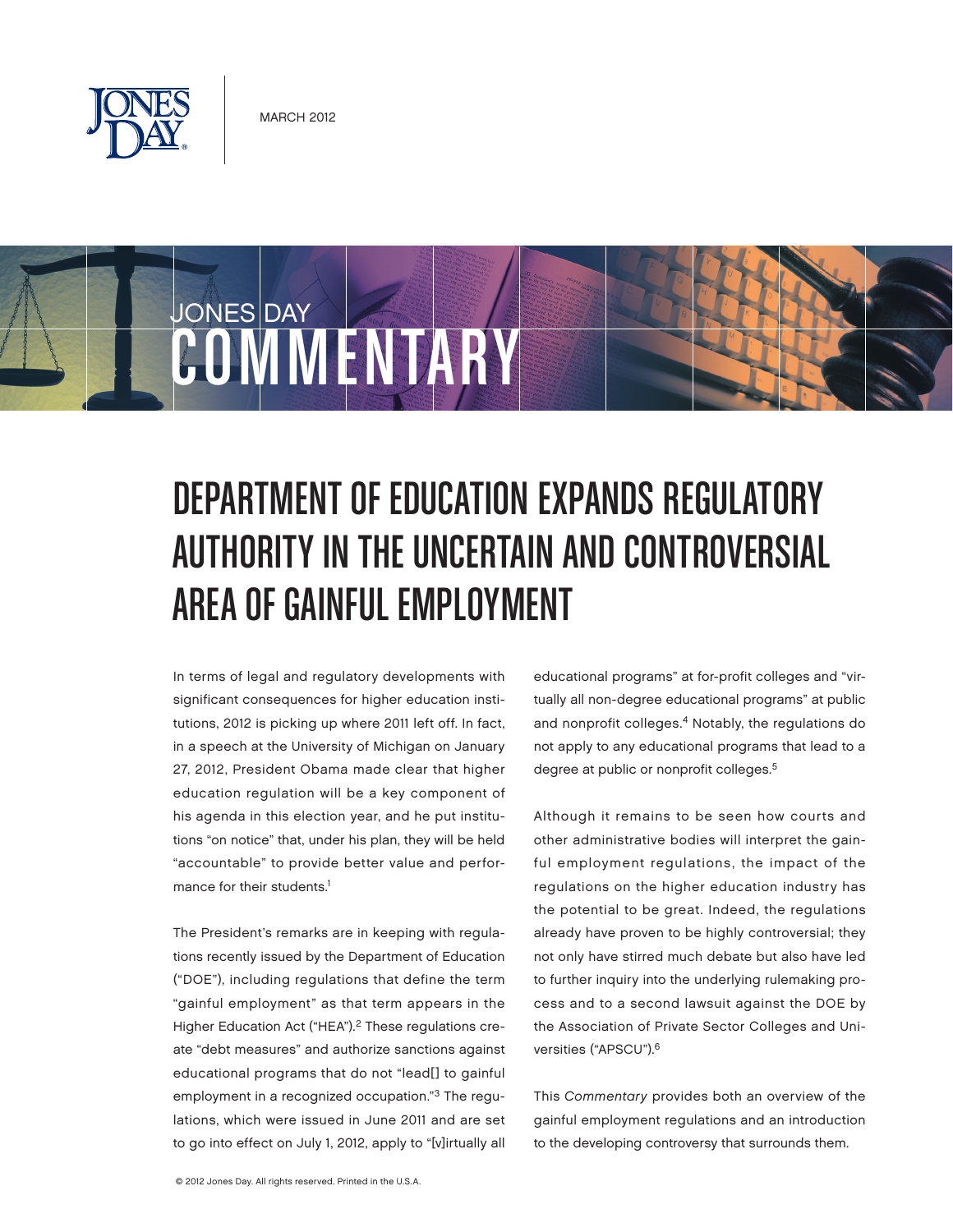## BREAKDOWN OF GAINFUL EMPLOYMENT REGULATIONS

The New Requirements. The new gainful employment regulations state that an educational program "leads to gainful employment in a recognized occupation" if the program satisfies at least one of the following: (1) the program has an annual loan repayment rate of 35 percent or more; (2) the program's debt-to-earnings ratio is 12 percent or less, or its debt-to-discretionary income ratio is 30 percent or less; or (3) the data necessary to compute (1) and (2) are not available to the Secretary.<sup>7</sup> The regulations thus create two separate "debt measures":

- Loan repayment rate (the percentage of federal loans that have been repaid or are being repaid by a program's former students who have entered repayment);<sup>8</sup> and
- Debt-to-earnings ratios (the relationship between the estimated annual loan payment owed by students who graduated from a program and either the average annual earnings or the discretionary income of those graduates).9

As long as gainful employment programs fulfill one of these measures, they are in compliance with the regulations. On the other hand, if a program fails to satisfy either of the measures, the program is subject to three steps of sanctions:

- After the first failure: The institution involved must provide a "debt warning" to enrolled and prospective students that discloses the amount by which the program missed the minimum standards, as well as the program's plans for improvement, and also must establish a three-day waiting period before students can enroll.<sup>10</sup>
- After a second failure within three years: The institution must expand upon the above-described debt warning, informing enrolled and prospective students that they "should expect to have difficulty repaying [their] student loans" and that the program may lose eligibility for Title IV funds, and also must provide those students with information regarding transfer and other educational options.<sup>11</sup>
- After a third failure within four years: The program loses eligibility for Title IV funds and cannot reestablish

eligibility for at least three years, although it can choose to operate without Title IV funds.<sup>12</sup>

Despite the existence of contrary opinions, the DOE maintains that the gainful employment regulations are "designed to (1) provide better information to students, (2) identify the worst performing programs, and (3) create appropriate flexibility and provide institutions the opportunity to improve their programs before losing title IV, HEA program eligibility."13

Key Points Regarding the Debt Measures. The regulations discuss at length the manner in which the debt measures will be calculated,<sup>14</sup> including these key aspects:

- As a general matter, the DOE will perform the calculations, using "data that institutions have reported to the Department under 34 C.F.R. § 668.6, information included in [the National Student Loan Data System] about Title IV loans, and median [or mean] incomes obtained from the Social Security Administration [('SSA')]."15
- It is expected that the sources of the data generally will be former students in their third and fourth years of repayment, although the regulations employ different time frames for students in medical and dental programs and students in programs with small numbers of students.<sup>16</sup>
- Institutions will not have access to the earnings data provided by the SSA, and therefore challenging the accuracy of the data could be difficult.<sup>17</sup> As a result, institutions' input may be limited to (1) verifying or challenging the lists of individuals submitted to the SSA; and (2) attempting to correct the draft results of the debt measures that the DOE plans to issue.<sup>18</sup>

Regarding the loan repayment rate in particular:

- The rate pertains to students who attended a program, regardless of whether they graduated.19
- Former students are deemed to be repaying their loans as long as their outstanding loan balances (including any unpaid accrued interest that has not been capitalized) decline by at least \$1.00 over the course of the year.<sup>20</sup>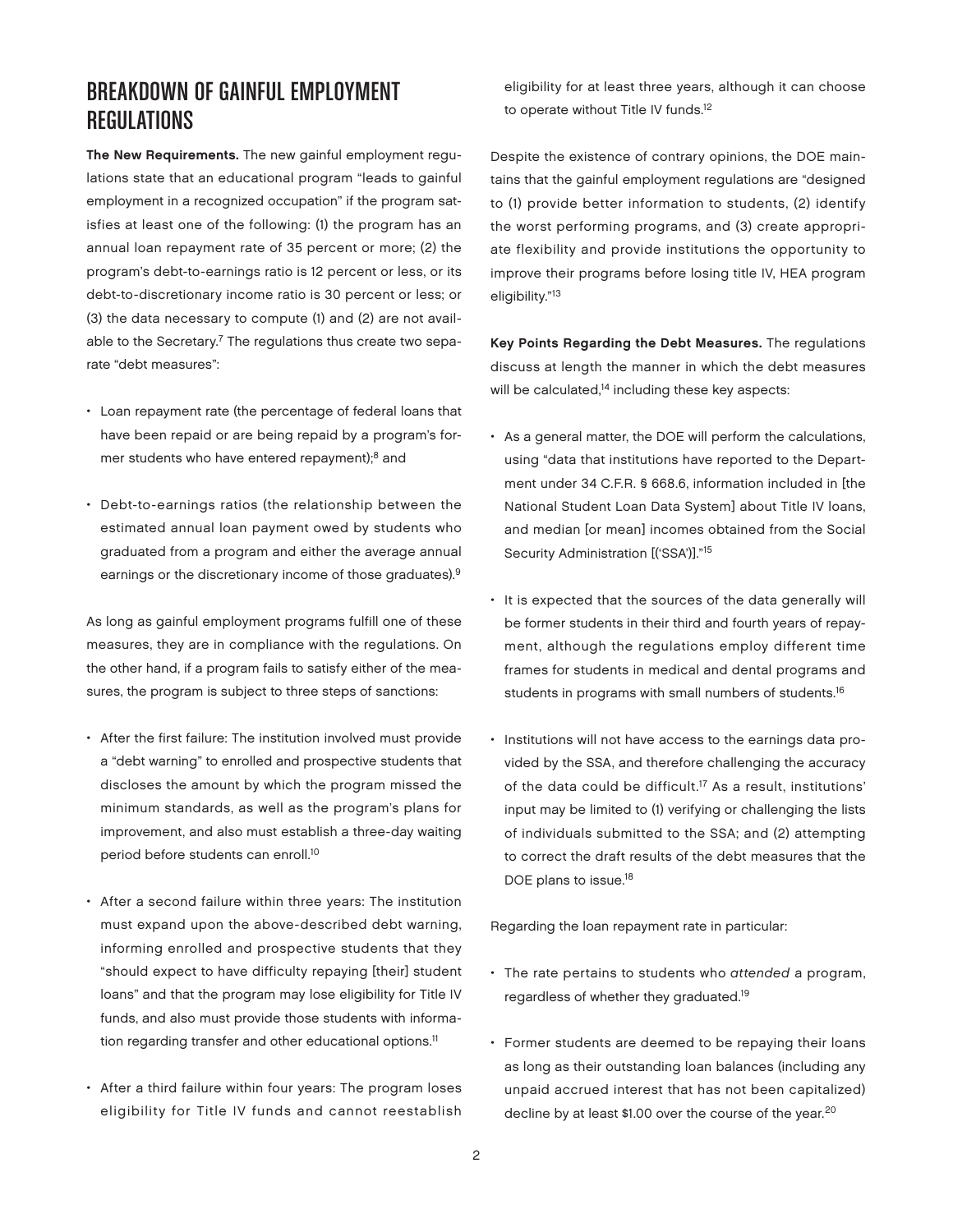As to the debt-to-earnings ratios:

- The DOE obtains from the SSA (or another federal agency) both the mean and median annual earnings of the students who graduated from the program during the relevant years and calculates the debt-to-earnings ratios using the higher of the mean or median annual earnings.<sup>21</sup>
- A program's median debt includes private student loans but does not include debt incurred for living expenses or debt incurred by students for attendance in programs at other institutions (unless the institutions are under common ownership or control).22
- The DOE estimates annual loan payments based on a 10-year repayment plan for certificate and associate's degree programs, a 15-year repayment plan for bachelor's and master's degree programs, and a 20-year repayment plan for doctoral and first-professional degree programs.23

# LITIGATION AND CONTROVERSY SPURRED BY GAINFUL EMPLOYMENT REGULATIONS

For the second time in a year, APSCU has sued the DOE based on its promulgated HEA regulations.<sup>24</sup> In the lawsuit filed on July 20, 2011, APSCU alleges that the gainful employment regulations violate the HEA, the Administrative Procedures Act ("APA"),25 and the First and Fifth Amendments to the United States Constitution.<sup>26</sup> For example, APSCU asserts that the DOE's interpretation of the statutory phrase "gainful employment" is "fatally flawed" and that the regulations "deprive APSCU's members of a meaningful opportunity to contest adverse determinations by the Department."27 With regard to the alleged arbitrary and capricious nature of the regulations, APSCU contends that:

• "[B]oth of the gainful employment tests have the effect of penalizing schools for students' decisions to take on debt the Department now views as excessive and students' career and life choices, all of which are out of schools' control";28 and

• "[T]he Department failed to consider … [that] the economic background of students receiving loans generally correlates with repayment rates … [and that] the regulations essentially punish private sector schools, which traditionally serve a disproportionate number of low-income and other non-traditional students, and would force schools to limit the enrollment of these students—potentially leaving this underserved group without the ability to obtain higher education."29

APSCU expresses concerns of regulatory overreach and harm to minority and nontraditional students throughout its complaint. Similar concerns have been articulated by individuals and organizations both in and outside of the higher education industry and by Republicans and Democrats alike.30 In its complaint, APSCU draws the court's attention to allegations of bias and misconduct related to the regulations and the underlying rulemaking process that already "have led to a number of investigations, including an ongoing inquiry by the Department's Inspector General, referrals to the [Securities and Exchange Commission] and U.S. Attorney for the Southern District of New York, requests for congressional investigations, and substantial revisions to a [Government Accountability Office] report relied upon by the Department to justify the challenged regulations."31

Heightening the concerns of APSCU and others critical of the regulations is the analytical mistake that APSCU discovered as a direct result of the litigation and that the DOE formally corrected in the Federal Register on January 23, 2012.32 In so doing, the DOE acknowledged that "[i]n the preamble of the final regulations, [it] used the wrong data to calculate the percent of total variance in institutions' repayment rates that may be explained by race/ethnicity … [and that it] mistakenly used the data for a subset of minority students per institution."33 According to APSCU, the DOE made a "fundamental mistake" in its rulemaking by omitting African-American students in its analysis of the relationship between race and repayment rates, thus understating the impact of race on repayment.<sup>34</sup> While the DOE views its mistake as having no bearing on the final regulations, APSCU asserts that the mistake is yet another reason to vacate the regulations.35 As of the date of this Commentary, the controversy does not appear to be nearing conclusion.<sup>36</sup>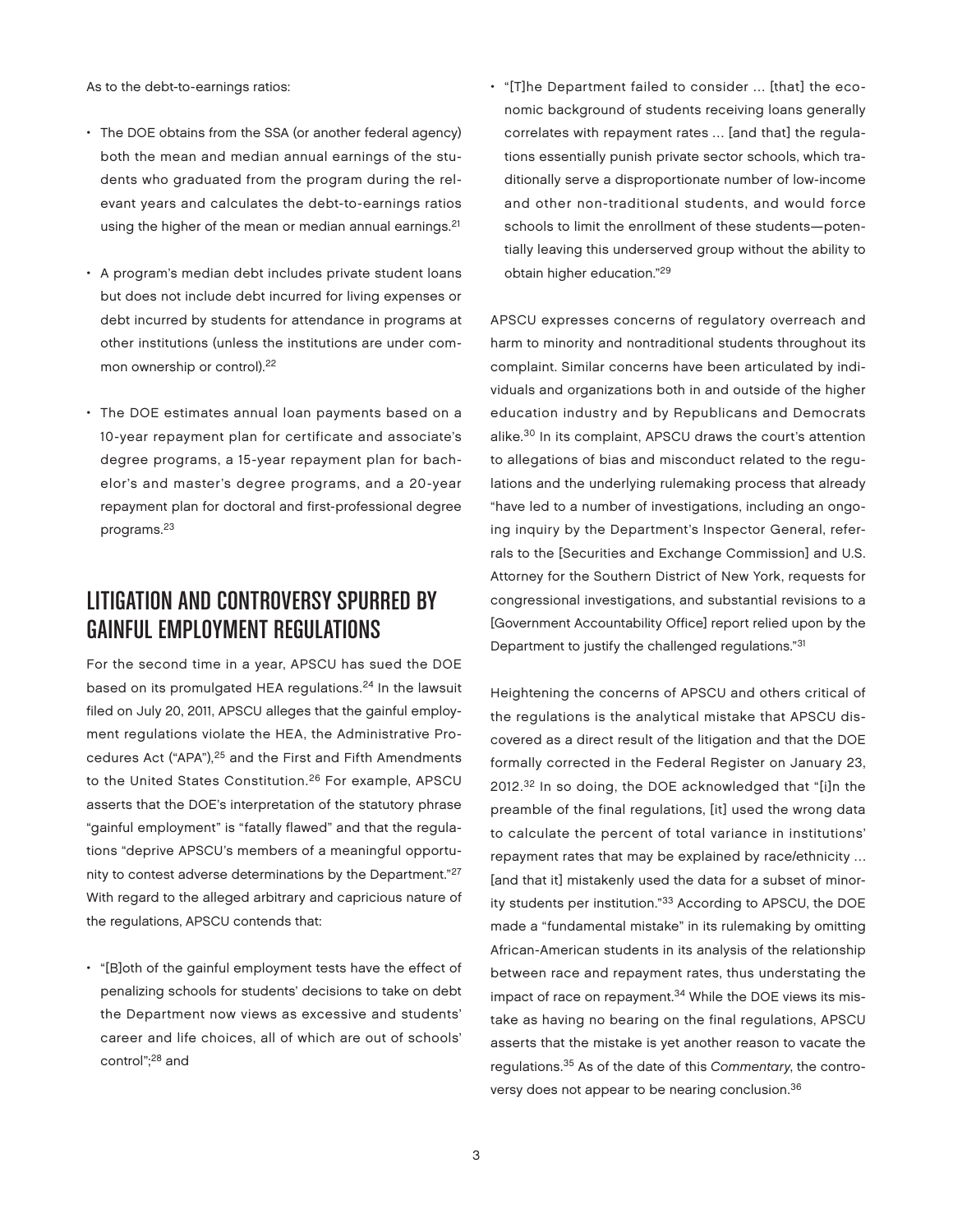## **CONCLUSION**

It is clear that the courtroom and public debates over the gainful employment regulations are far from settled and that additional significant developments will be forthcoming. In the meantime, participants in the industry would be well served by keeping up to date in this regard and preparing for these complex regulations and the changes in the regulatory environment that they portend. Jones Day will likewise continue to monitor relevant developments and issue further updates as appropriate.

### LAWYER CONTACTS

For more information regarding matters related to any of the above issues, please contact your principal Jones Day representative or one of the lawyers listed below. General email messages may be sent using our "Contact Us" form, which can be found at [www.jonesday.com. Jo](http://www.jonesday.com)nes Day prepares summaries of significant litigation and policy events as a service to clients and interested readers in order to provide timely insight on these matters. Please use our Publications [Sign-Up Form, available at www.jonesday.com/newsknowl](http://www.jonesday.com/newsknowl�edge/PublicationSignup.aspx)edge/[PublicationSignup.aspx, to](http://www.jonesday.com/newsknowl�edge/PublicationSignup.aspx) add your name to our distribution list.

Theodore T. Chung Chicago +1.312.269.4234 [ttchung@jonesday.com](mailto:ttchung@jonesday.com)

Antonio F. Dias Washington / Pittsburgh +1.202.879.3624 / +1.412.394.7240 [afdias@jonesday.com](mailto:afdias@jonesday.com)

Laura E. Ellsworth Pittsburgh +1.412.394.7929 [leellsworth@jonesday.com](mailto:leellsworth@jonesday.com)

Thomas S. Jones Pittsburgh +1.412.394.7924 [tsjones@jonesday.com](mailto:tsjones@jonesday.com)

Charles H. Moellenberg, Jr. Pittsburgh +1.412.394.7917 [chmoellenberg@jonesday.com](mailto:chmoellenberg@jonesday.com) William V. O'Reilly Washington +1.202.879.3852 [woreilly@jonesday.com](mailto:woreilly@jonesday.com)

Daniel E. Reidy Chicago +1.312.269.4140 [dereidy@jonesday.com](mailto:dereidy@jonesday.com)

Mark P. Rotatori Chicago +1.312.269.4294 [mprotatori@jonesday.com](mailto:mprotatori@jonesday.com)

Tina M. Tabacchi Chicago +1.312.269.4081 tmtabacchi@jonesday.com

#### ENDNOTES

- See Libby A. Nelson, "Obama Higher Education Plan Signals Policy Shift," Inside Higher Ed (Jan. 30, 2012), [http://www.](http://www.insidehighered.com/news/2012/01/30/obama-higher-educa�tion-plan-signals-policy-shift) [insidehighered.com/news/2012/01/30/obama-higher-ed](http://www.insidehighered.com/news/2012/01/30/obama-higher-educa�tion-plan-signals-policy-shift)uca[tion-plan-signals-policy-shift. President Obama proposes](http://www.insidehighered.com/news/2012/01/30/obama-higher-educa�tion-plan-signals-policy-shift)  linking federal aid to colleges' net price increases and also to whether the colleges provide a "quality education and training that prepares graduates to obtain employment and repay their loans." Id. Federal aid would be directed to colleges that "set[] a 'responsible tuition policy,' 2) provid[e] 'good value' to students, and enroll[] and graduat[e] relatively large numbers of low-income students." Id.
- 2 20 U.S.C. § 1070 et seq.
- 3 See 76 Fed. Reg. 34,448-53 (June 13, 2011) (to be codified at 34 C.F.R. § 668.7).
- 4 Dep't of Educ., Gainful Employment Electronic Announcement #11—"Determining Whether an Educational Program is a Gainful Employment Program" (June 24, 2011), available at [http://www.ifap.ed.gov/eannouncements/062411WhatisGainf](http://www.ifap.ed.gov/eannouncements/062411WhatisGainfulEmploymentGEAnnounceNumber11.html) ulEmploymentGEAnnounceNumber11.[html;](http://www.ifap.ed.gov/eannouncements/062411WhatisGainfulEmploymentGEAnnounceNumber11.html) see also 76 Fed. Reg. 34,386 (June 13, 2011).
- 5 See id.
- 6 See Complaint, Ass'n of Private Sector Colls. & Univs. v. Duncan, No. 1:11-cv-01314 (D.D.C. July 20, 2011). APSCU filed a previous lawsuit against the DOE challenging regulations pertaining to incentive compensation, misrepresentation, and state authorization. See Complaint, Career Coll. Ass'n d/b/a Ass'n of Private Sector Colls. & Univs. v. Duncan, No. 1:11-cv-00138-RMC (D.D.C. Jan. 21, 2011). In July 2011, the district court ruled in favor of APSCU with regard to parts of the state authorization regulations, but against APSCU with regard to the remaining regulations. See 796 F. Supp. 2d 108 (D.D.C. 2011). APSCU has appealed the district court's decision, and the appeal is currently pending before the United States Court of Appeals for the District of Columbia Circuit. See Brief for Appellant/Cross-Appellee, Ass'n of Private Sector Colls. & Univs. v. Duncan, No. 11-5174 (D.C. Cir. October 26, 2011). Oral Argument in the appeal took place on February 21, 2012.
- 7 76 Fed. Reg. 34,448 (June 13, 2011) (to be codified at 34 C.F.R. § 668.7(a)(1)). Because the regulations apply to programs rather than institutions, institutions that offer the same program at different campuses will receive only one evaluation of the program's debt measures. See id. at 34,448, 34,450 (to be codified at 34 C.F.R. § 668.7(a)(2)(i), (c)(4)(iii)).
- 8 See id. at 34,449-50 (to be codified at 34 C.F.R. § 668.7(b)).
- 9 See id. at 34,450 (to be codified at 34 C.F.R. § 668.7(c)).
- 10 See id. at 34,452-53 (to be codified at 34 C.F.R. § 668.7(j)(1), (j) (3)(ii)).
- 11 See id. (to be codified at 34 C.F.R. § 668.7(j)(2)).
- 12 See id. (to be codified at 34 C.F.R. § 668.7(i), (l)(2)(ii)). Institutions that voluntarily discontinue failing programs before a third failure in four years are subject to similar "wait-out periods" before they may reestablish the programs' eligibility. See id. at 34,451, 34,453 (to be codified at 34 C.F.R. § 668.7(j) (5), (l)(2)(i)).
- 13 Id. at 34,387.
- 14 See generally id. at 34,448-52 (to be codified at 34 C.F.R. § 668.7(a)-(g)).